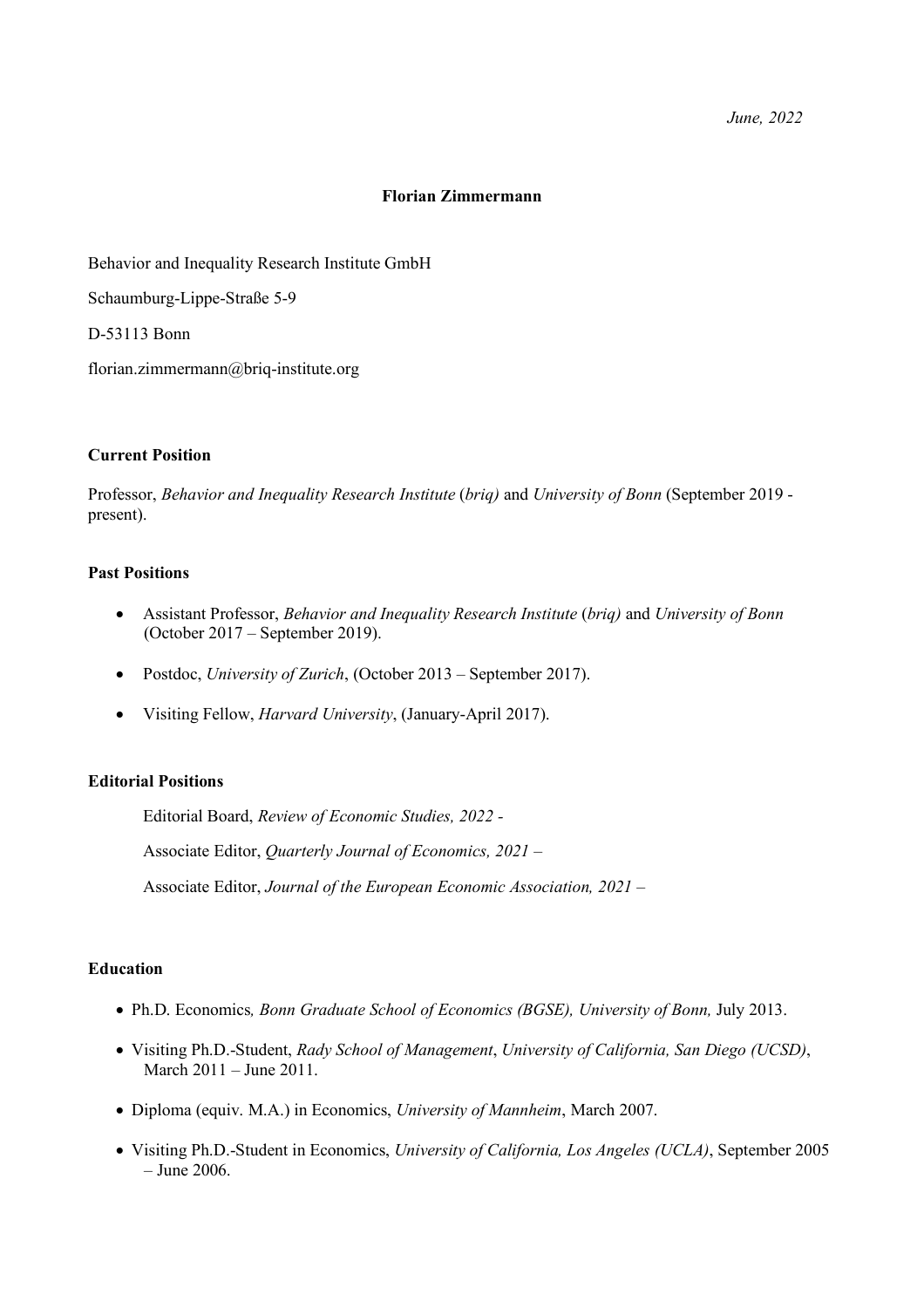## **Affiliations**

CESifo (Research Network Fellow); IZA (Research Affiliate)

# **Publications**

"Moral Universalism and the Structure of Ideology" (with Benjamin Enke and Ricardo Rodriguez-Padilla). 2022, *Review of Economic Studies,* accepted*.*

"Moral Universalism: Measurement and Economic Relevance" (with Benjamin Enke and Ricardo Rodriguez-Padilla). *Management Science,* 2022, 68(5), 3590-3603*.*

"The Dynamics of Motivated Beliefs". *American Economic Review*, 2020, 110(2), 337-361.

"Determinants of Trust: The Role of Personal Experiences" (with Frederik Schwerter). *Games and Economic Behavior,* 2020, 122, 413-425.

"Correlation Neglect in Belief Formation" (with Benjamin Enke). *Review of Economic Studies,* 2019, 86(1), 313-332*.*

"Learning about Job Search: A Field Experiment with Job Seekers in Germany" (with Steffen Altmann, Armin Falk, Simon Jäger). *Journal of Public Economics*, 2018, 164, 33-49.

"Information Processing and Commitment" (with Armin Falk). *The Economic Journal,* 2018, 613(1), 1983-2002.

"The Limits of Expectations-Based Reference Dependence" (with Uri Gneezy, Lorenz Goette, Charles Sprenger). *Journal of the European Economic Association,* 2017, 15(4), 861-876*.*

"Consistency as a Signal of Skills" (with Armin Falk). *Management Science,* 2017, 63(7), 2197-2210.

"Image and Misreporting" (with Mara Ewers). *Journal of the European Economic Association,* 2015, 12(2), 363-380.

"Clumped or Piecewise? - Evidence on Preferences for Information". *Management Science,* 2015, 61(4), 740-753.

#### **Working Papers**

"Associative Memory and Belief Formation" (with Benjamin Enke and Frederik Schwerter). *September 2020.*

"Self-Assessment: The Role of the Social Environment" (with Armin Falk, Fabian Kosse and Hannah Schildberg-Hörisch). *May 2020*, revise and resubmit at *Journal of Public Economics.*

"Beliefs and Utility: Experimental Evidence on Preferences for Information" (with Armin Falk).

# **Other Publications**

"Wie das assoziative Gedächtnis unsere Einschätzung verzerrt" (with Benjamin Enke and Frederik Schwerter), *Ökonomenstimme*, 04/2020.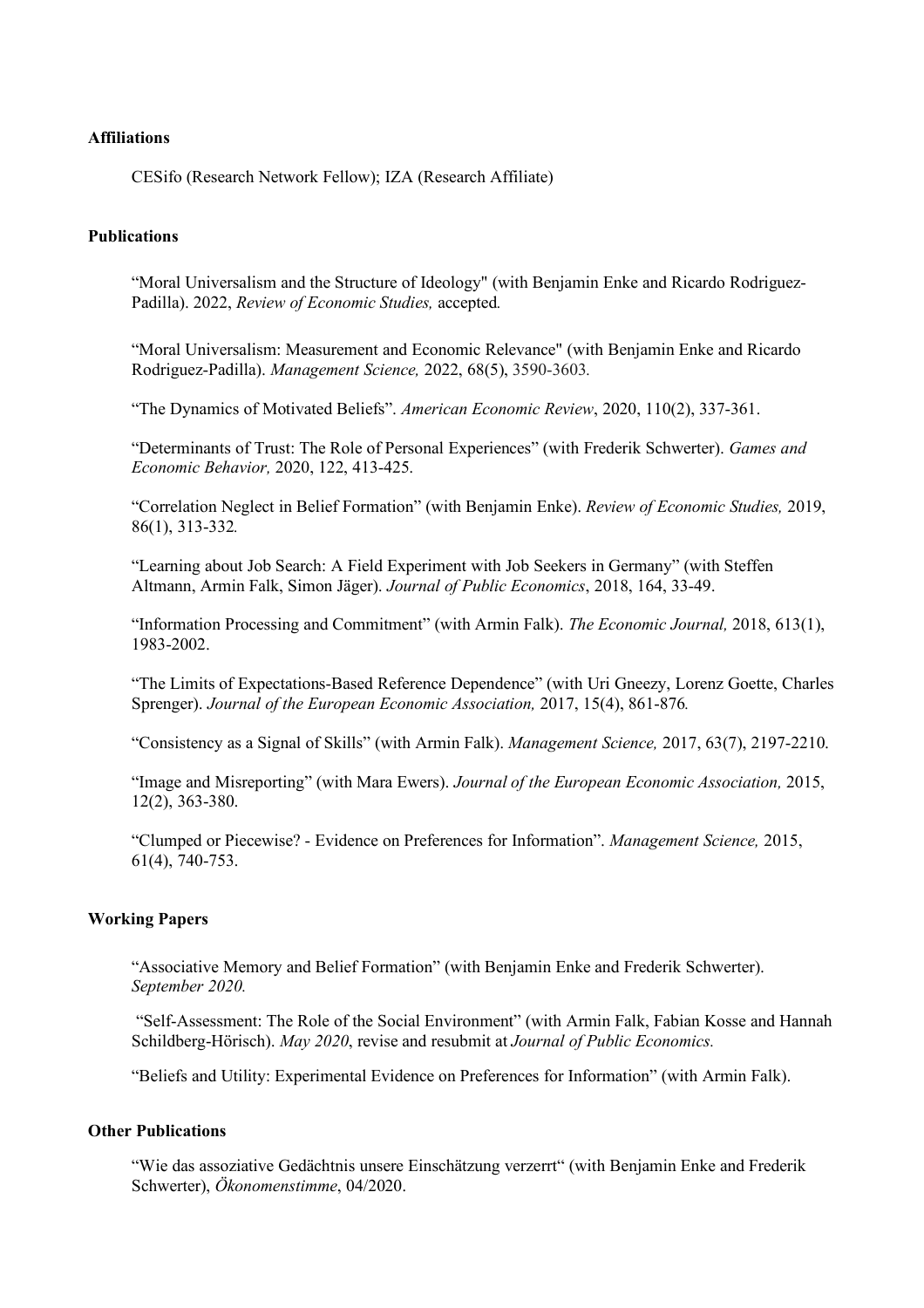"Learning about job search: A 'nudge' to tackle long-term unemployment" (with Armin Falk, Simon Jäger, and Florian Zimmermann), *VoxEU*, 08/2015.

"A Taste for Consistency and Survey Response Behavior" (with Armin Falk). *CESifo Economic Studies*, 2013, 59 (1): 181-193.

#### **Awards, Grants and Scholarships**

*ERC Starting Grant, "The Role of Memory for Economic Belief Formation", 2020-2025*

*Review of Economic Studies Excellence in Refereeing Award,* 2019.

*Runner Up for Hillel-Einhorn Award, Society for Judgment and Decision Making,* for "Correlation Neglect in Belief Formation", 2015.

*CESifo Prize in Behavioural Economics - "Distinguished CESifo Affiliate",* 2013*.*

*Russell Sage Foundation* (small grant in behavioral economics), (with Benjamin Enke), 2012.

*IFREE Award* (small grant program), (with Benjamin Enke), 2012.

Selected Participant at the *Russell Sage Foundation Summer Institute in Behavioral Economics* (2012), New Hampshire, United States.

Selected Participant, *4th Lindau Meeting of the Winners of the Nobel Prize in Economic Sciences* (2011), Lindau, Germany.

Scholarship form *German Research Foundation ("Deutsche Forschungs Gemeinschaft")*, October 2007 - 2011.

Scholarship from the *German Academic Exchange Service (DAAD)* for the visit at UCLA, September 2005 – June 2006.

#### **Seminar, Summer School, Conference Presentations**

2022 (including scheduled) *Seminars*: Maastricht, MiddExLab Virtual Seminar, Innsbruck, Lausanne, Sciences Po, Tilburg. *Conferences:* NBER Behavioral Finance program (discussant). *Summer Schools*: Lecturer at Society for Experimental Finance Summer School

2021 *Seminars*: Berlin, Bologna, Hebrew University, Queen's University Canada, University of California Davis, University of Surrey. *Conferences*: CEBI Workshop on Subjective Beliefs in Macroeconomics and Household Finance; University of Copenhagen. *Summer Schools*: PhD Course: Subjective Beliefs in Macroeconomics and Household Finance, University of Copenhagen.

2020 *Seminars*: Erasmus University Rotterdam, University of Bonn (Cluster Webinar), University of California Santa Barbara (UCSB), University of Konstanz, University of East Anglia, University of Groningen, University of Nottingham, Virtual Behavioural Economics Seminar (VIBES). *Conferences:* CESifo Area Conference in Behavioural Economics, Munich, Behavioral Approaches to Financial Decision Making Conference, Chicago Booth. *Summer (Winter) Schools:* Lecturer at Winter School in Behavioral Economics and Experimental Research (BEER), Champery, Switzerland.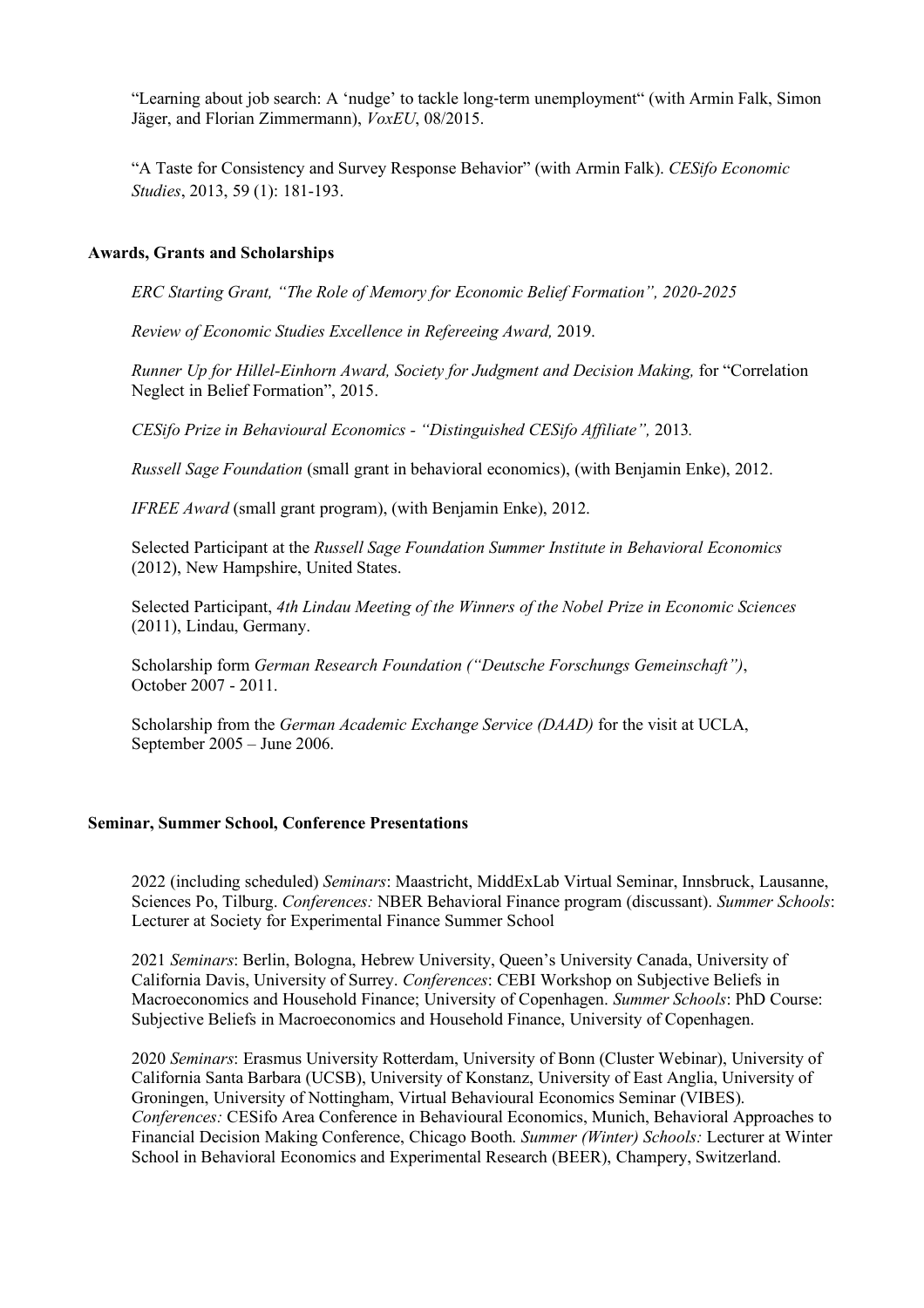2019 *Seminars*: Norwegian School of Economics, Bergen; University of Cologne; University of Innsbruck; GATE Lyon; University of Maastricht. *Conferences:* CESifo Area Conference in Behavioural Economics, Munich; belief-dependent preferences workshop, University of Copenhagen; psychology and economics of causal reasoning, University College London. *Summer Schools:*  Lecturer at briq Summer School in Behavioral Economics.

2018 *Seminars*: Cornell University, Tilburg University, University of Düsseldorf, University of Amsterdam, University of Frankfurt, University of Kiel, University of Oxford, University of Warwick. *Conferences:* CESifo Area Conference in Behavioural Economics, Munich; CRC TR 224 Conference in Montabaur.

2017 *Seminars:* Florida State University; Harvard Business School (NOM Lunch Seminar); HEC Lausanne; Institute for International Economic Studies (IIES) - Stockholm University; University College London (UCL); University of Bonn; University of Copenhagen. *Conferences:* Behavioral Economics Annual Meeting (BEAM); Belief-Based Utility Conference, Carnegie Mellon University.

2016 *Seminars:* Tilburg University; University of Vienna (VCEE); Berlin Behavioral Economic Colloqium. *Conferences:* Incentives and Behavior Change, Amsterdam; Stanford Institute of Theoretical Economics Workshop (SITE), Stanford University; CESifo Area Conference in Behavioural Economics, Munich.

2015 *Seminars:* University of Pennsylvania, Wharton School; INSEAD (Fontainebleau); University of Fribourg, University of Mainz; IAB Nuremberg. *Conferences:* EEA Meeting, Mannheim; THEEM Kreuzlingen, University of Konstanz; Field experiments in labor economics and social policies - J-PAL Europe, Paris; RSF Early-Career Behavioral Economics Conference (ECBE), Chicago; CESifo Area Conference in Behavioural Economics, Munich.

2014 *Seminars:* Carnegie Mellon University; Harvard University; Stanford University; University of Munich. *Conferences:* 7th Maastricht Behavioral and Experimental Economics Symposium (M-BEES); Stanford Institute of Theoretical Economics Workshop (SITE), Stanford University; CESifo Area Conference in Behavioural Economics, Munich.

2013 *Seminars:* University of Amsterdam; University of Maastricht; Universitat Pompeu Fabra; Goethe University Frankfurt; University of Zurich. *Conferences:* 6th Maastricht Behavioral and Experimental Economics Symposium (M-BEES), University of Maastricht; Stanford Institute of Theoretical Economics Workshop (SITE), Stanford University; CESifo Area Conference in Behavioural Economics, Munich; THEEM Kreuzlingen, University of Konstanz.

2012 *Seminars:* University of Bonn. *Conferences:* TIBER conference, Tilburg University; VfS Jahrestagung, Göttingen; Regional ESA Meeting, Tucson.

2011 *Seminars:* Rady School of Management, University of California, San Diego (UCSD). *Conferences:* EEA Annual Meeting, Oslo; VfS Jahrestagung, Frankfurt; Regional ESA Meeting, Tucson.

2010 *Seminars:* University of Stockholm; University of Bonn. *Conferences:* Workshop in Organizational Economics, University of Frankfurt; 3rd Maastricht Behavioral and Experimental Economics Symposium (M-BEES), University of Maastricht; ESA World Meeting, Copenhagen; VfS Jahrestagung, Kiel.

# **Teaching Experience**

Lecture for MA course "Applied Microeconomics" (joint with Hans-Martin von Gaudecker), *University of Bonn*, 2021.